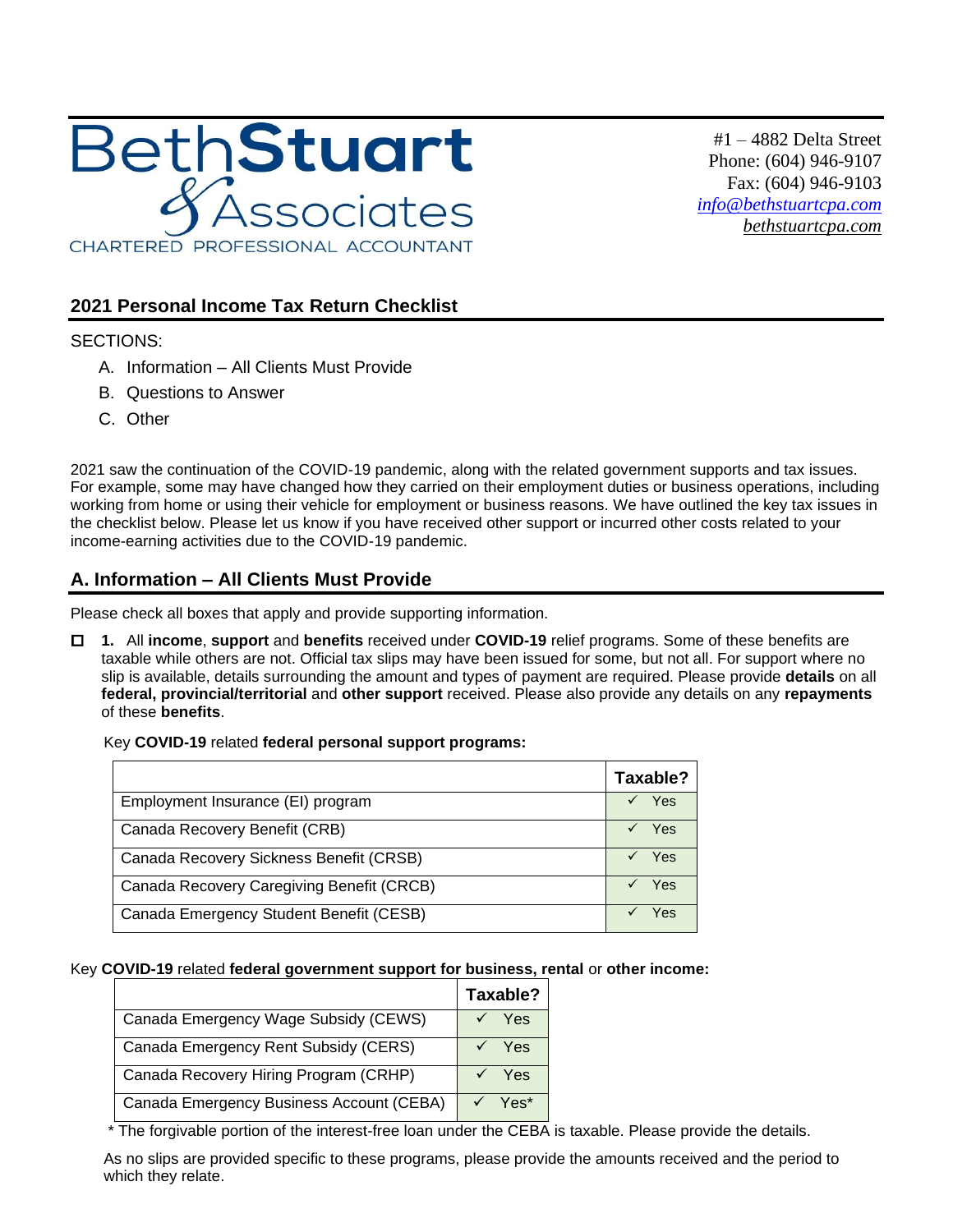- **2.** All **information slips**, such as: T3, T4, T4A, T4A(OAS), T4A(P), T4E, T4PS, T4RIF, T4RSP, T5, T10, T2200, T2202, T101, T1163, T1164, TL11A, B, C and D, T5003, T5007, T5008, T5013, T5018 (subcontractors) and corresponding provincial slips.
	- **3.** Details of **income** or receipts for which no T-slips have been received, in respect of items such as:
		- $\Box$  other employment income (including any severance or termination pay, retiring allowance, tips or gratuities received, details on stock option plans and Form T1212),
		- $\Box$  business, professional, partnership and rental income (including all amounts received from the sharing economy, such as AirBnB, VRBO, Uber, etc),
		- $\Box$  alimony, separation allowances, child maintenance (including divorce/separation agreement),
		- $\square$  pensions (certain pension income may be split between spouses),
		- $\Box$  interest income earned but not yet received (such as amounts from Canada savings bonds, deferred annuities, term deposits, treasury bills, mutual funds, strip bonds, compound interest bonds),
		- $\Box$  scholarships, fellowships and bursaries, and
		- $\Box$  any other income received (e.g. director fees, executor fees, etc).
	- **4.** Details of **other investments**, such as:
		- $\Box$  capital gains/losses realized (this may be obtained, in some circumstances, from your investment advisor)
		- $\square$  real estate, or oil and gas investments including financial statements,
		- $\Box$  bitcoin or other cryptocurrency transactions, and
		- $\Box$  any other investments.
	- **5.** Details of **other expenses**, such as:
		- $\Box$  business, professional, investment and rental expenses (including capital purchases, such as vehicles and equipment, including the invoice or bill of sale), and
		- $\Box$  employment related expenses provide Form T2200, signed by your employer, as well as the invoices and receipts for required employment expenses. See item 6 for details on working from home.
	- **6.** Details related to **working from home**.

Due to the COVID-19 pandemic, many individuals worked from home during 2021. In some cases, a deduction may be available.

- $\Box$  Temporary flat rate method (simple) Employees that worked from home more than 50% of the time for at least four consecutive weeks due to COVID-19 and were not fully reimbursed for their expenses can claim \$2/day (to a \$500 maximum) that they worked from home in 2021. No employer certification is required to claim this amount. Please provide the number of days you worked from home if you met this test.
- $\Box$  Detailed method As an alternative, employees can claim based on actual expenses incurred. Like the temporary flat rate method, employees that worked from home more than 50% of the time for at least four consecutive weeks due to COVID-19 can access this deduction. Individuals can also access this deduction where they meet either of the following two tests:
	- the home was where the individual mainly (more than 50% of the time) did their work, or
	- the individual used the space exclusively to earn business/employment income, and used it on a regular and ongoing basis for meeting clients, customers or other people in respect of the business/ employment.

Employees must also provide a T2200 or T2200S from their employer.

If these tests are met, even for a portion of the year, a reasonable claim can be made.

To make a claim, please provide details on the portion of your home that was used as a workspace (e.g. approx. square footage of work space versus other space). If the space was not used exclusively for business/employment purposes, provide the approx. time it was used for business/employment purposes. Also, provide the period that you worked from home and met one of the above tests, and the expenses incurred that related to working from home. Such expenses include, for example, home internet access fees, rent, utilities and office supplies.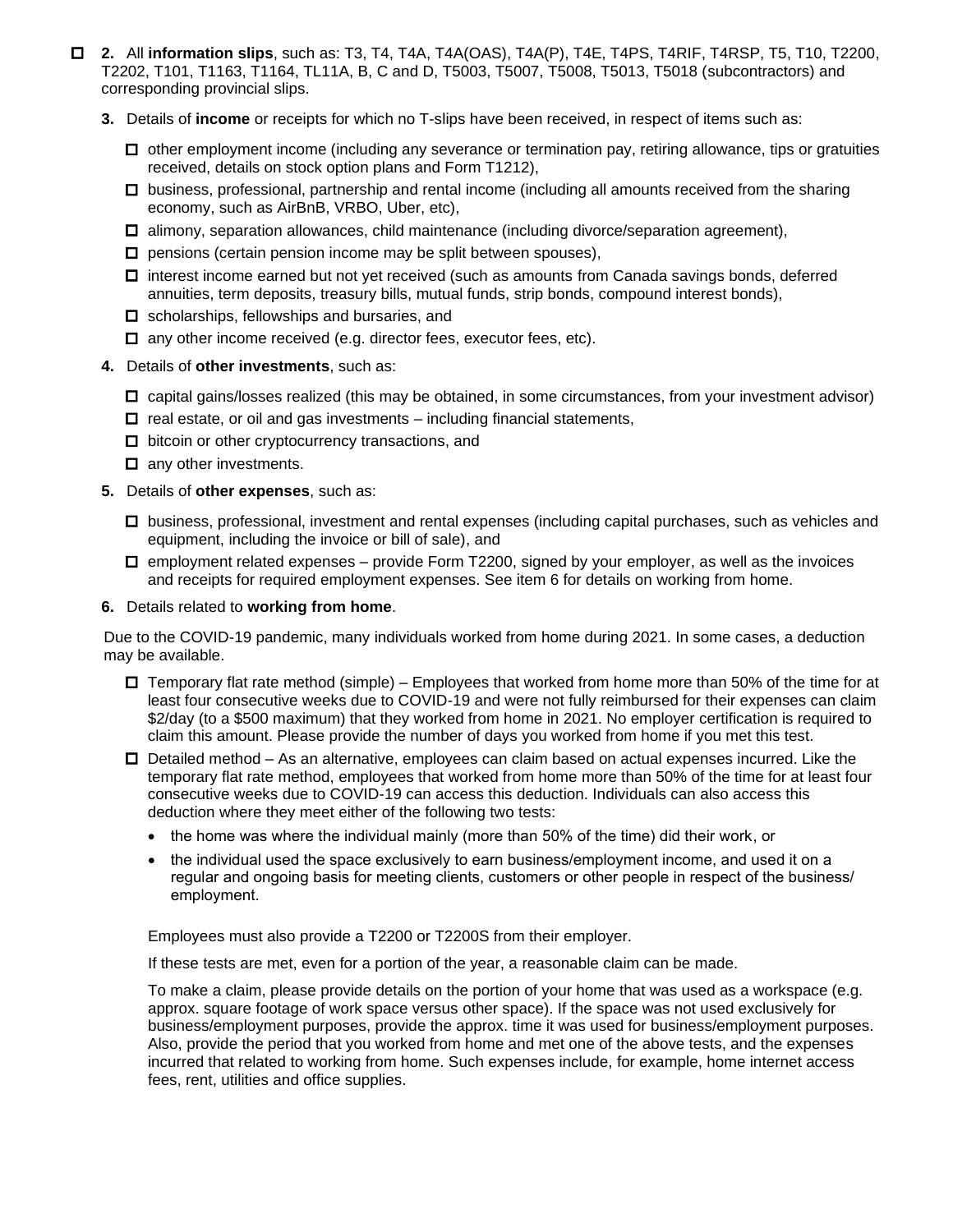- **7.** Details and receipts for **other deductions and tax credits**, such as:
	- moving expenses (please advise us if you have, or may have, immigrated or emigrated to/from Canada),
	- $\Box$  child care expenses (if the services are provided by an individual, their SIN should be on the receipt),
	- $\Box$  alimony, separation allowances, child maintenance (including divorce/separation agreement),
	- $\Box$  adoption related expenses,
	- $\Box$  interest paid on qualifying student loans,
	- $\Box$  professional and union dues,
	- $\square$  medical expenses for you, your spouse and any dependent persons,
	- $\Box$  charitable donations (including those to registered journalism organizations) and political contributions,
	- $\square$  clergy residence deduction information (including Form T1223),
	- $\Box$  tuition fees for both full-time and part-time courses for you or a dependant including mandatory ancillary fees and Forms T2202, TL11A, B, C and D where applicable,
	- $\Box$  disability supports expenses (speech, sight, hearing, learning aids for impaired individuals and attendant care expenses),
	- $\Box$  mining tax credit expenses,
	- $\Box$  registered retirement savings plan and any other pension plan contributions and withdrawals (including withdrawals and repayments for the home buyers plan and lifelong learning plan),
	- $\Box$  film and video production expenditures eligible for a tax credit,
	- $\Box$  tools acquired by tradespersons and eligible apprentice mechanics,
	- $\Box$  scientific research and experimental development expenses,
	- $\Box$  home accessibility tax credit certain expenditures (up to \$10,000) may be eligible for a tax credit if made in relation to a renovation or alteration of your home to enhance mobility or reduce the risk of harm for an individual who is either, eligible for the disability tax credit, or 65 years of age or older at December 31, 2021. Examples of eligible expenditures include amounts relating to wheelchair ramps, walk-in bathtubs, wheel-in showers and grab bars,
	- $\Box$  eligible educator school supply tax credit if you are a teacher or early childhood educator, please provide receipts (up to \$1,000) for eligible school supplies purchased in the year. An eligible supply expense is an amount paid in the year for supplies used or consumed in the school or regulated childcare facility in the performance of your employment. Supplies include consumable goods such as construction paper, flashcards, items for science experiments, art supplies, stationary items, and durable goods limited to games, puzzles, books, containers and educational support software. Certain electronic devices such as calculators, digital timers, laptops (if none were made available by their employer) and other tools for remote learning would also be eligible. Please also provide a certification from your employer attesting to the eligible supplies expense,
	- $\Box$  Canada training credit (CTC) a refundable tax credit may be available to reimburse up to half of eligible tuition and fees associated with work-related training for individuals aged 25 to 64 years old at the end of the year. Please provide details on tuition and other fees related to training. Amounts refunded through the CTC will not also be eligible for the tuition tax credit. To get the credit this year, you had to meet a number of conditions in the 2020 year, such as filing a tax return, being resident in Canada throughout the year, being 25 to 64 years at the end of year, having at least \$10,100 from maternity/paternity benefits or working income and having net income that does not exceed \$150,473, and
	- $\Box$  digital news subscription tax credit a 15% non-refundable tax credit based on up to \$500 of amounts paid for a qualifying digital news subscription (to access content that is primarily written news) will qualify for this credit.
- **8.** Details on the **disposition of your principal residence or other real property**. Please provide: proceeds of disposition, a description of the property, and the year the property was acquired. If disposing of other real property, please provide the cost of the property in addition to the requirements listed above. This is required even if there is no gain on the disposition of the property.

In addition, please indicate if you have a change-in-use of your property. This could include, for example, converting some or all of your principal residence into an income earning property, such as a rental suite. It could also include converting a property used for short-term rentals, such as AirBnB or VRBO, to long-term rentals.

- **9.** Name, address, date of birth, social insurance number (SIN), and province of **residence** on December 31, 2021, if changed in the current year.
- **10. Personal status**  single, married, common-law, separated, divorced or widowed. If there has been a status change in the year, please provide the date of the change.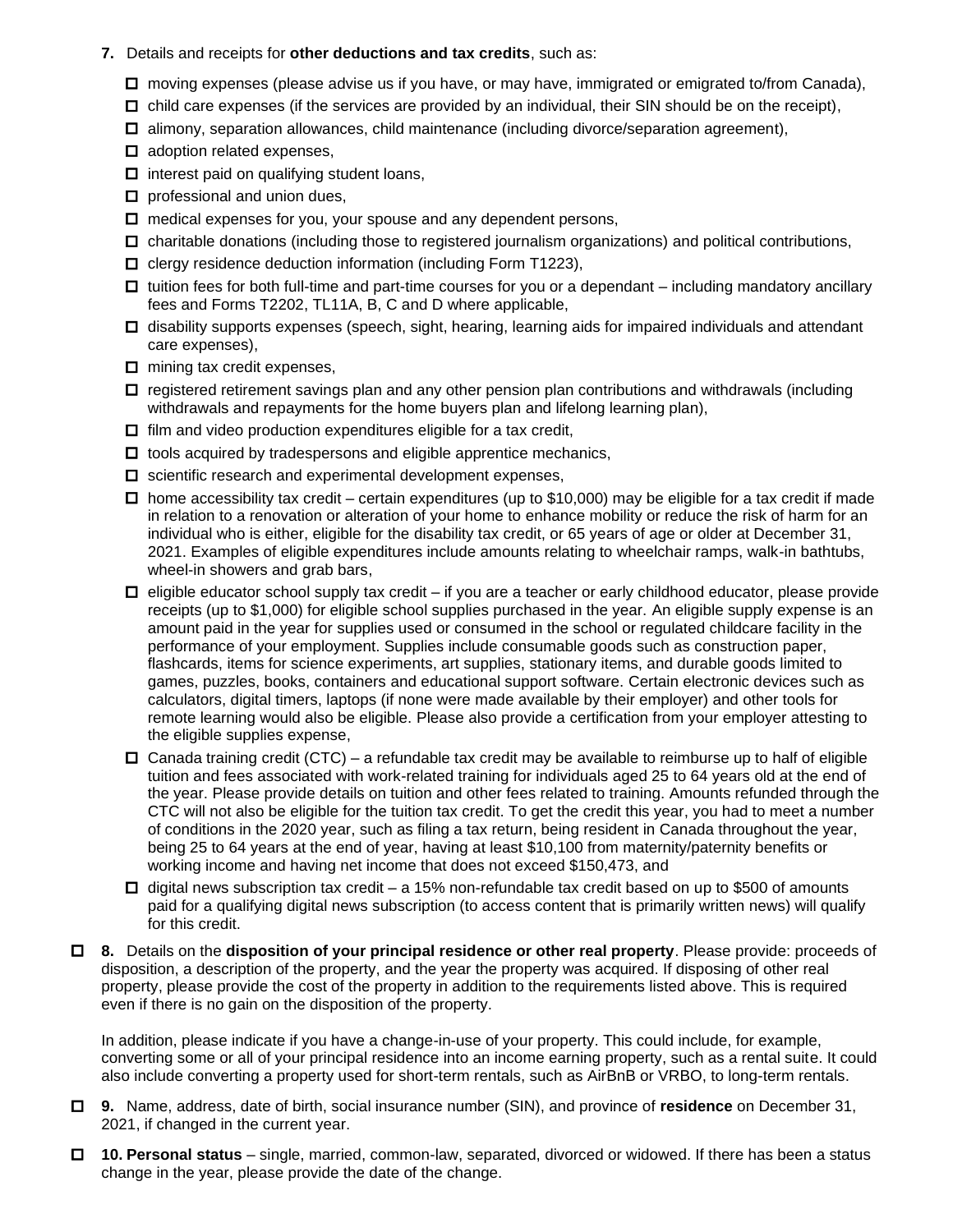- **11.** List of **dependants/children** including their income, birth date, and SIN.
- **12.** Details regarding residence in a prescribed area which qualifies for the **northern residents deduction.**
- **13.** Details on 2021 income tax **instalments** or payments of tax.
- **14. 2020 notice of assessment/reassessment** and any other correspondence from CRA (including correspondence received after the filing of this personal tax return).
- **15.** Details of **foreign property** owned at any time in 2021 including cash, stocks, digital currency (such as Bitcoin), trusts, partnerships, real estate, tangible and intangible property, contingent interests, convertible property, etc. Required details include: description of the property, related country, maximum cost in the year, cost at year-end, income, and capital gain/loss for each particular property.

For property held in an account with a Canadian securities dealer or Canadian trust company, please provide the country for each investment, fair market value of the investments at each month-end, income or loss on the property, and gain/loss on disposition of the property.

- **16.** Details of **income** from, or **distributions** to, **foreign entities** such as foreign affiliates and trusts.
- **17.** Copy of any **foreign tax returns** filed and any associated tax assessments.
- **18.** If we are not preparing your **spouse or common-law partner's personal tax return**, please provide their return for review and tax planning.
- **19. Internet business activities** If you have business, professional, farming or fishing income, please indicate whether you have Internet business activities. According to CRA, Internet business activities include any activity where you earn income from your webpages, websites or Apps. Information only webpages and websites like directories or ads will not generally trigger this information requirement.

If you have Internet business activities, please provide:

- the number and address of webpages or websites that your business generates income from. If you have more than 5, provide the 5 that generate the most income, and
- the percentage of income generated from the Internet (if you do not know the exact percentage, provide an estimate).

### **B. Questions to Answer**

If yes, please provide details.

- **1.** Did you receive interest, dividends, or benefits from a business in which a relative is a key party (in terms of **Y/N** ownership or involvement)?
- **2.** Are you a U.S. citizen, Green Card Holder, or were you, or your parents born in the United States? You may **Y/N** have U.S. filing obligations.
- **3.** Are you an indigenous person? Special tax rules may apply. **Y/N**
- **4.** Are you or any of your dependants disabled? If so, provide Form T2201, Disability Tax Credit Certificate. The **Y/N** transfer rules allow claims for certain dependent relatives. In addition, are you, or would you like to provide support to a disabled person? Tax planning opportunities may be available, such as establishing a registered disability savings plan.

Persons with disabilities may also receive tax relief for the cost of disability supports (e.g. sign language services, talking textbooks, etc.) incurred for the purpose of employment or education. If you or your dependents are disabled but do not have a Form T2201, please provide details so we can explore whether you are eligible for special credits or benefits.

- **5.** Are you the caregiver for any infirm family members? Did you provide in-home care for an infirm dependent **Y/N** relative?
- **6.** If you have children up to the age of 17, have you received the Canada child benefit (CCB)? **Y/N**
- **7.** Have there been any other significant life events in the past year, such as the death or impairment of a loved **Y/N**one? There can be tax planning opportunities.